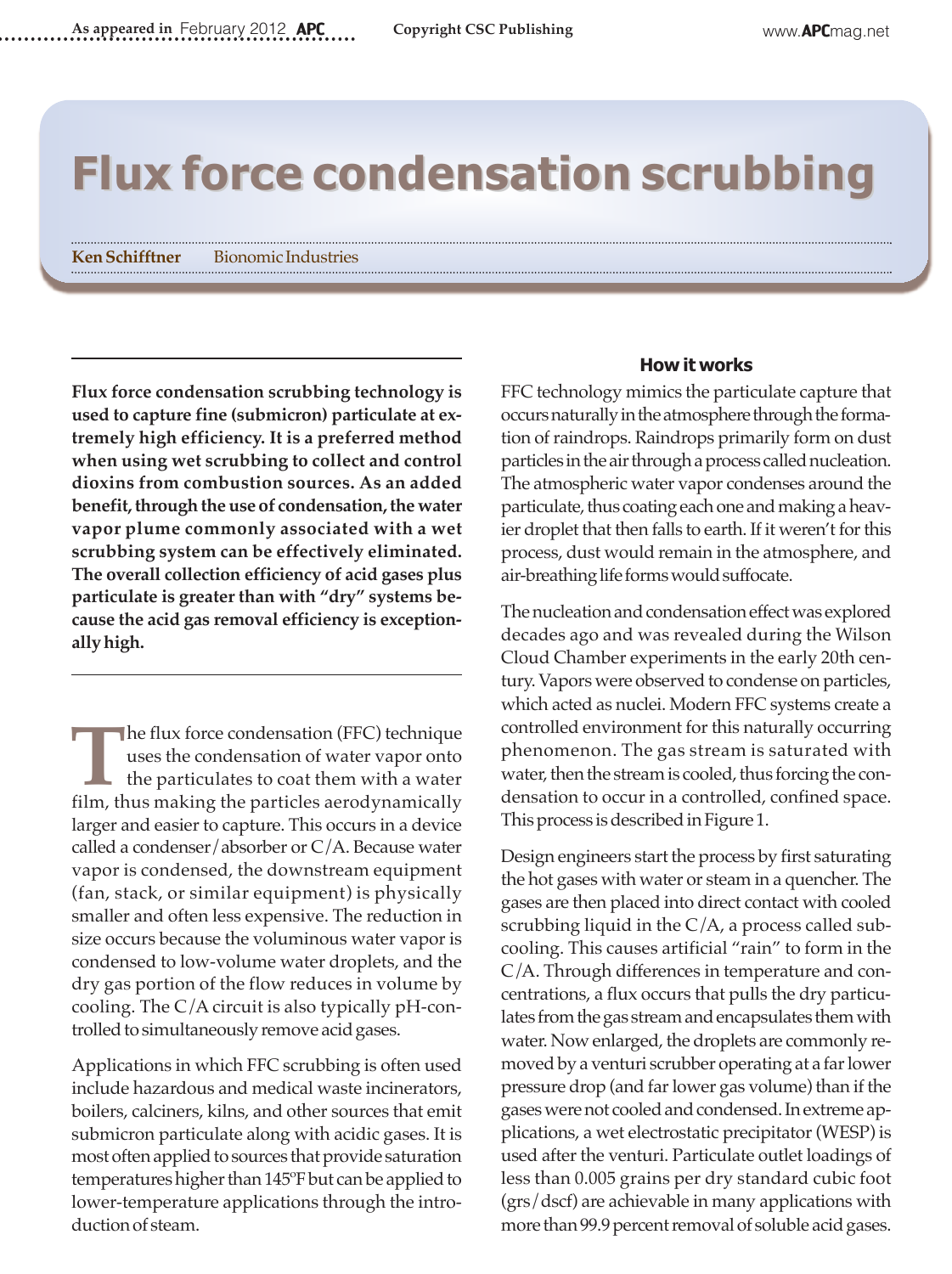### **Figure 1**



**General flux force condensation system components** 

Figure 2 is a photograph of a recent FFC project. The vessel in the foreground is the condenser/absorber. and the venturi scrubber and separator is located to the lower left of the photo. The stack is in the background.

## **FFC scrubbing installation**

On many installations, an adjustable-throat venturi scrubber operating in the 35-45 inches water column (w.c.) range is used for particulate collection. Because the gas volume has been reduced (usually by about 50 percent versus a system without condensing), the size of the venturi scrubber and separator is reduced, thus reducing the system's cost as well. This is important because the internal components of the venturi are often made from expensive, corrosionresistant alloys.

Figure 3 shows the gas inlet duct with expansion joint from the  $C/A$  (top center), the adjustable-throat venturi (center), and the cross-flow droplet eliminator (lower left). The liquid injection headers are located at the wetted entrance to the venturi. The adjustable throat mechanism can be seen to the left of the ven**Figure 2**

## **System installed on a hazardous waste incinerator**

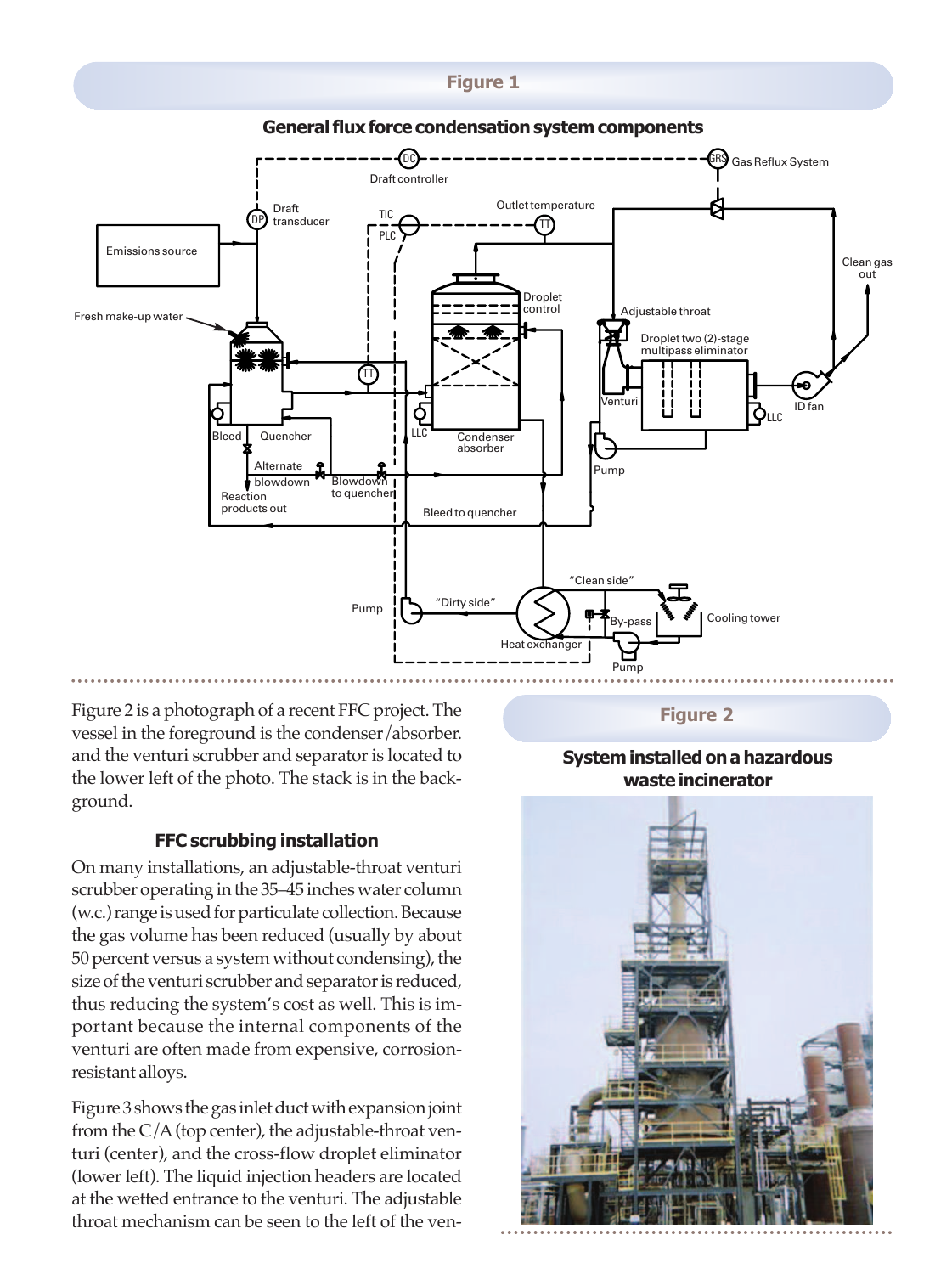## **Figure 3**

### **View of condenser/absorber (C/A) outlet toventuri inlet andseparator**



turi throat. A cross-flow multistage (2-to-3-stage) droplet eliminator is used to remove the entrained droplets and condensed droplets from the venturi scrubber. You can see the top door for access to the primarychevrondroplet-eliminator stage.

The cleaned gases are drawn from the droplet eliminator to an induced draft fan wherein the heat of compression heats the gas stream and reduces the relative humidity. A clean, nearly invisible plume results.

The following is a description of common characteristics of a modern FFC system. Common materials include the following:

- Quencher—Refractory lined steel or corrosion-resistant alloy (e.g., C-276, AL6XN)
- C/A—Fiberglass-reinforced plastic (FRP) or lined steel, thermoplastic media
- •Venturi—FRP
- Venturi separator—FRP with thermoplastic chevrons
- Fan—Rubber-lined steel with alloy wheel, all alloy, allFRP
- •Stack—FRP

#### **Capacity size range**

Saturated gas temperatures of 145°F and greater at all gas volume ranges. The reason for the higher saturated gas temperatures is that only a certain amount of the water vapor condenses, using the particulate

as condensation nuclei, while the remainder autocondenses and doesn't participate. If the saturation temperature is too low on certain applications, the saturation temperature can be raised by steam injectionbefore theC/A.

# **Control methods for FFC scrubbing systems**

Although an FFC scrubbing system sounds like a complicated technology to control, it can be efficiently operated as long as some important parameters are maintained. These parameters are temperature, pressure drop, pH, and blowdown.

## **Temperature**

The amount of water vapor condensed is a critical element of the design. Although the  $C/A$  provides both the condensation function and an absorption function, condensation is its most important role. The outlet temperature from the C/A is a key operating parameter. Since the gases have already passed through a quencher and the packed bed of the C/A, they can be assumed to be fully saturated. Thus, by monitoring the outlet temperature of the C/A and maintaining that temperature sufficiently low, one can control its condensation performance.

Control involves monitoring the  $C/A$  outlet temperature using a thermocouple or resistance temperature detector (RTD) in the  $C/A$  outlet duct and using that signal to modulate the cooling water flow rate to the bypass (see Figure 1, lower right) in the clean side of the plate and frame heat exchanger. Experience has shown that reducing the gas temperature to 100°– 110°F provides adequate and economical condensation without diminished returns. A control valve as shown is often used to modulate the clean water side bypass flowrate.

#### **Pressure drop**

The primary particulate removal is accomplished in the venturi scrubber. Its removal efficiency is a function of its pressure drop. Many permits require that this pressure drop be maintained above a certain minimum—the minimum drop typically verified by a stack test. If the venturi is equipped with an adjustable throat, some technicians include a positioner on this throat and modulate the throat position based upon the signal from a differential pressure drop sensor that measures the pressure drop across the venturi throat. This pressure drop is often data-logged as part of the permit require